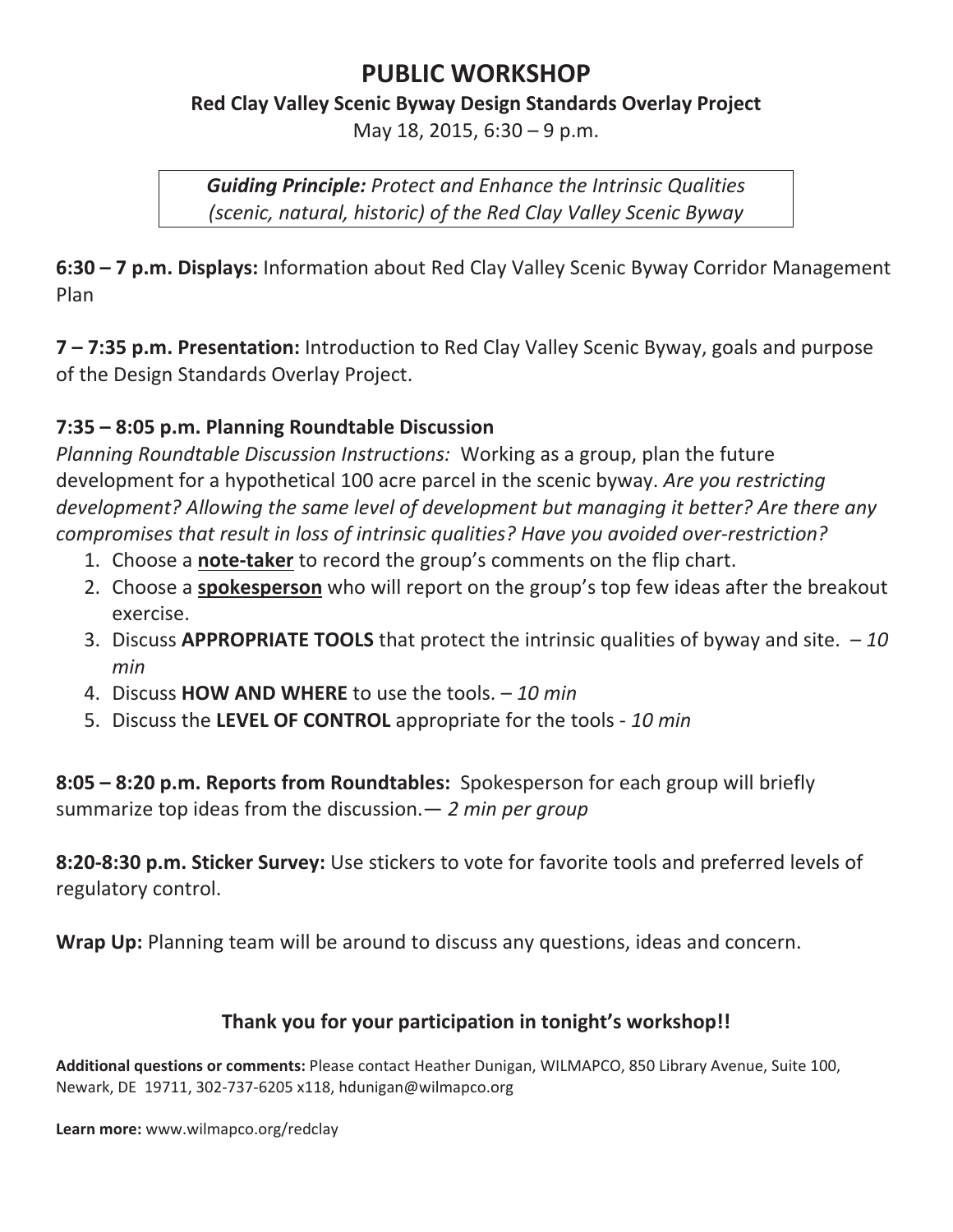### Sticker Survey

Please use stickers to "vote" for your favorite byway preservation methods with the degree of regulation you prefer. Please feel free to fill out a comment sheet with additional ideas and suggestions.

|                                                                                                                                                                                                             |                                              | <b>Greater preservation</b>                    |                        | <b>Greater property rights</b> |                         |                           |
|-------------------------------------------------------------------------------------------------------------------------------------------------------------------------------------------------------------|----------------------------------------------|------------------------------------------------|------------------------|--------------------------------|-------------------------|---------------------------|
|                                                                                                                                                                                                             |                                              |                                                |                        |                                |                         |                           |
|                                                                                                                                                                                                             | preservation<br>$\vec{\underline{\epsilon}}$ | <b>Development</b><br>Conservation<br>/Limited | Conservation<br>design | Protection<br>incentives       | approaches<br>Voluntary | and outreach<br>Education |
| <b>Preserving Scenic Viewsheds</b><br>Multi-point vista controls<br>٠<br>Development rights transfer program<br>General (open space) protection goals<br>Minimum buffer and distance (setback) requirements |                                              |                                                |                        |                                |                         |                           |
| <b>Regulating Scenic Roadways</b>                                                                                                                                                                           |                                              |                                                |                        |                                |                         |                           |
| Scenic roads commission<br>Context sensitive road design standards<br>Context sensitive design for other non-road infrastructure<br>Context sensitive design relative to architecture and<br>landscaping    |                                              |                                                |                        |                                |                         |                           |
| View protection linked with<br>environmental protection                                                                                                                                                     |                                              |                                                |                        |                                |                         |                           |
| View protection linked with<br>agricultural preservation                                                                                                                                                    |                                              |                                                |                        |                                |                         |                           |
| View protection linked with historic<br>resources                                                                                                                                                           |                                              |                                                |                        |                                |                         |                           |
| View protection linked to rural<br>character protection and/or<br>enhancement                                                                                                                               |                                              |                                                |                        |                                |                         |                           |
| View protection linked with<br>signage/billboard regulations                                                                                                                                                |                                              |                                                |                        |                                |                         |                           |
| Overlay Zoning                                                                                                                                                                                              |                                              |                                                |                        |                                |                         |                           |
| <b>Protective/Restrictive Easements</b>                                                                                                                                                                     |                                              |                                                |                        |                                |                         |                           |
| Planning, review, monitoring, and<br>management protocols                                                                                                                                                   |                                              |                                                |                        |                                |                         |                           |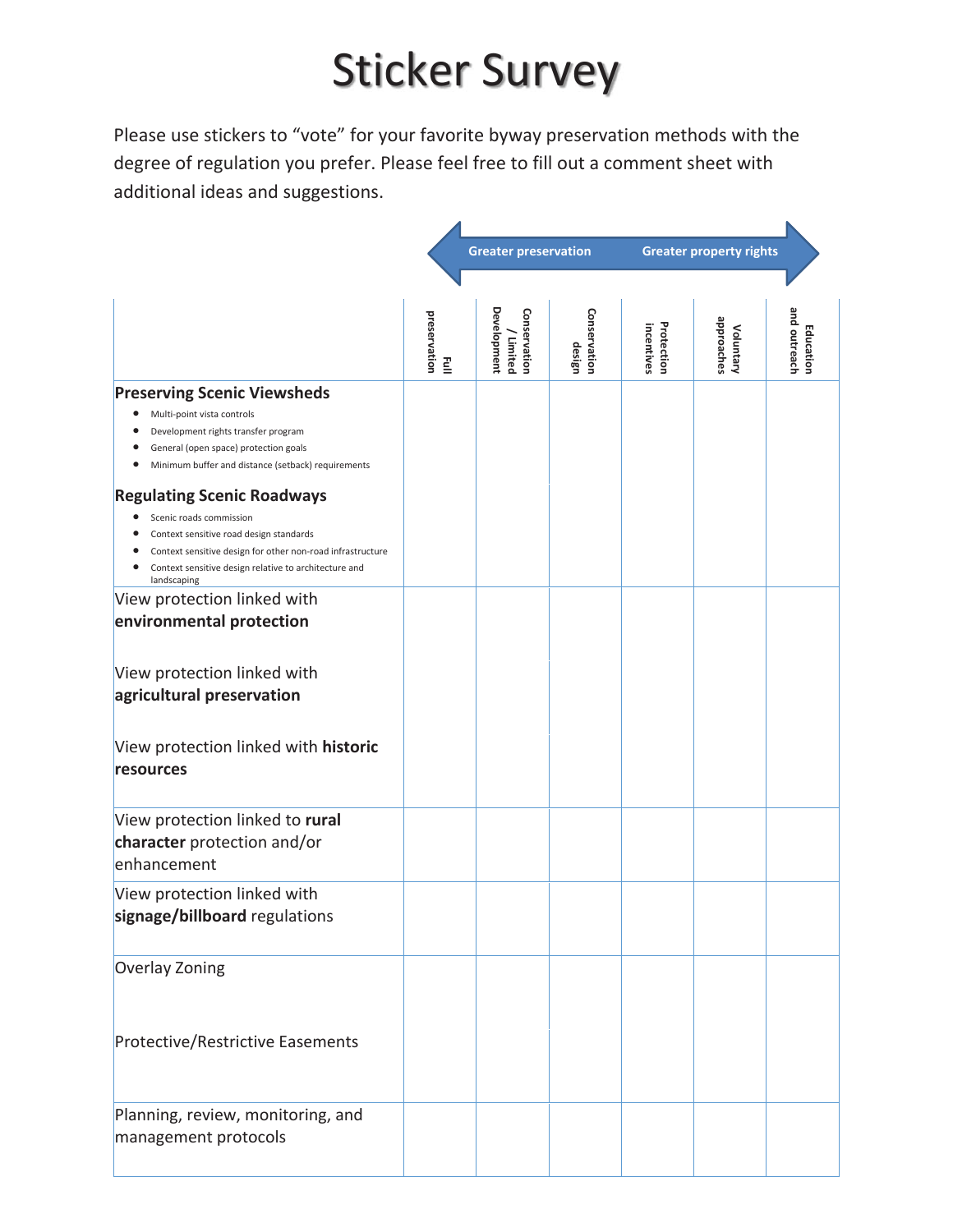# **Approaches to Preservation**

# REGULATORY

Conservation - Limited Development

## Full Preservation Ep

of complete or nearly complete protection of identified intrinsic qualities. Improvements would only be allowed only if they enhance the identified intrinsic qualities or would be This general category of techniques are the most aggressive and are intended for areas allowed through exceptions to the requirements based on extreme merit. (Keep as is)

## **Examples:**

- · Parkland Purchases
- Purchase of Development Rights (PDRs)
- Developmental Dedications with Protec-
	- "Buy the Best, Zone the Rest" (PA) tive Easements
		- · Context Sensitive Design
- Notes:
- **Expensive**<br>• Potential Takings Issues<br>• Limited Applicability
- May Engender Opposition

**NE** 

• May Engender Opposition

- Potential Takings Issues • Requires Down-zoning

Notes:

• Limited Applicability

# REGULATORY

# Protection Through Incentives  $\mathbf{a}$

This general category of techniques attempts to **incentivize** the preservation and en-<br>hancement of identified intrinsic qualities utilizing market and financial incentives. Properly calibrated, incentives can provide a balance of development and conservation. Can be provided in conjunction with other tactics. (Carrot approach)

- 
- Allows Applicant to Determine Most Ap-
- Preference for Property Rights
- · Requires Intensive Staff Review

# **ID**

- -
- No Overall Framework
- 
- Not a Strategy for Regional Protection

## **Education and Outreach NON-REGULATORY**  $\overline{a}$

This general eategory of techniques relies on the **education** of the general populaee in<br>order to preserve and enhance identified intrinsic qualities. Can be successful in conjunction with other tactics.



## - Leadership by Non-profits • Seminars<br>• Web Sites

- 
- Development Assistance by Trained Conservation Specialists

## Notes:

- No Overall Framework<br>- Depends on the Goodwill of Owners<br>- May be Applicable for Unique Parcels
- Good Approach for Maintenance and









This general category of techniques relies on **good will** in order to preserve and en-<br>hance identified intrinsic qualities. Can be successful in conjunction with other tactics.

# Examples:

- Voluntary Easement Programs<br>- Density Exchange on Contiguous Parcels
- -
	- Tax Incentives
		-
- Notes:
	-
- No Control
- Depends on the Goodwill of Owners
- May be Applicable for Unique Parcels but
- 
- Property Owner Education



• Area Based Allocation Zoning (ABAZ)

• Context Sensitive Design

Effective Agricultural Zoning (EAZ)<br>• Scenic Viewsheds with Prohibitions • Urban Growth Boundaries (UGB)



## Examples: Cd Conservation Design

- Transfer of Development Rights (TDRs) - Density Exchange Options • Non-Contiguous Cluster moderate non-compatible use when it is in conflict with the preservation and enhis general category of techniques attempts to relocate, mitigate and

achieve the primary purpose of conservation. Improvements and development would only

be allowed only if they enhance the identified intrinsic qualities. (Minimal Intrusion)

Examples:

This general category of techniques is intended to provide the maximum preservation of<br>identified intrinsic qualities with a limited, and reduced level of development in order to

- · Environmental Component Conservation · Scalable Open Space Ratios (OSRs) • Hillside and Ridge-line Controls • Mandatory Conservation Design - Development Transfer Charges • Mandatory Clustering (ME)
	- etc. · Scenic Viewsheds with Allowances · Expanded Environmental Controls • Codes for Color, Texture, Pattern, - Scenic and Corridor Setbacks • Carrying Capacity Analysis · Buffering Standards Notes:

• Can Provide Preference for Conservation

While Allowing Development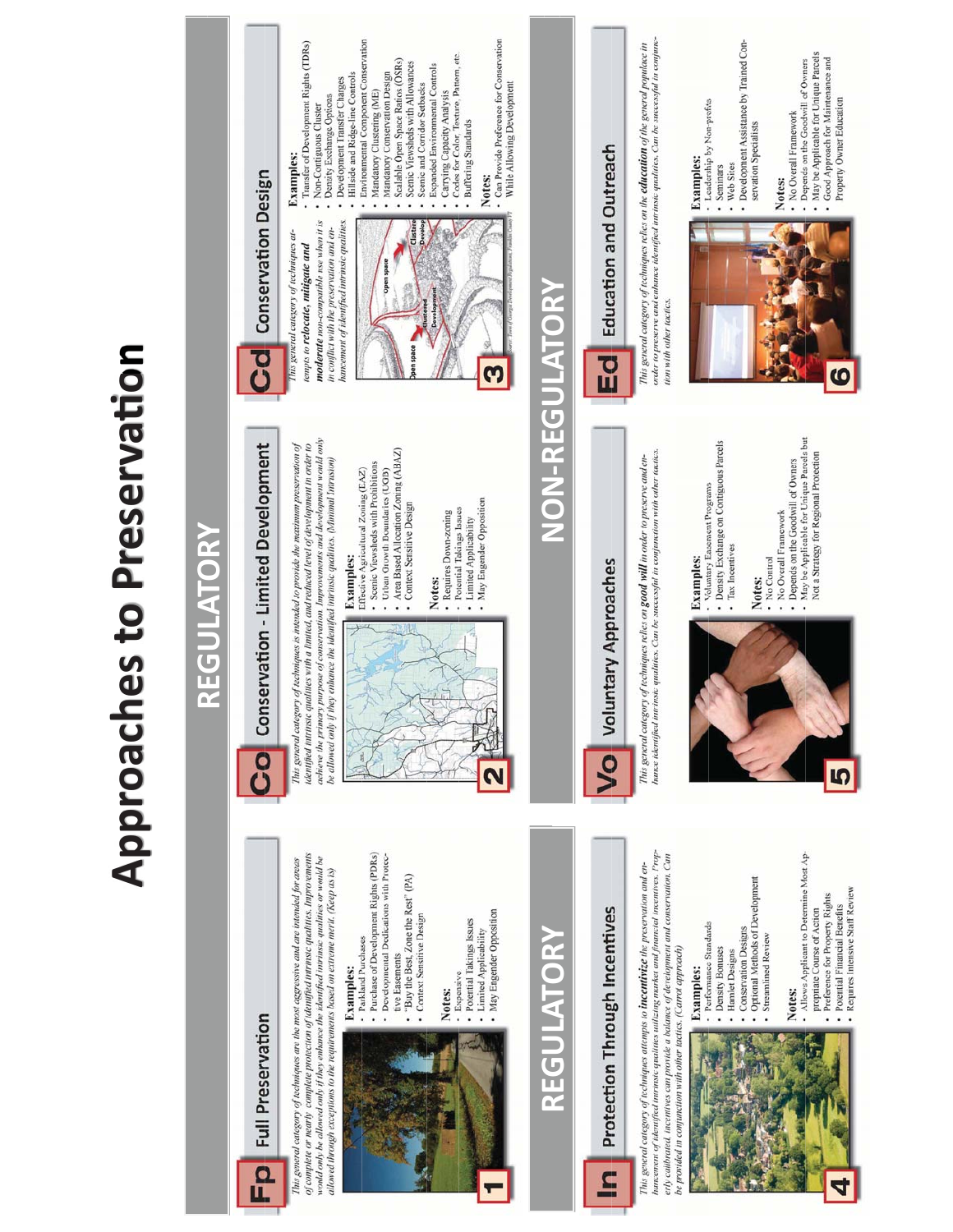#### **Goals, Objectives, Strategies & Tactics**

Excerpt From the Corridor Management Plan of Recommendations Guiding the Design Standards Overlay Project

(See CMP for full list of goals and objectives)

| <b>Encourage</b><br><b>Stewardship</b><br><b>Through</b><br><b>Continued</b><br><b>Conservation</b>                         | Develop a conservation easement program for the byway.<br>. Develop range of easement options and model easement language<br>(200 ft. corridor easements, where feasible).<br>. Historic easement overlays.<br>. Architectural façade easements.<br>. Scenic corridor easements.<br>. Voluntary protection easements.<br>. Link public and private purchase / donation initiative for interconnected open<br>space.<br>. Encourage developers to set aside lands to interconnect open space.              |
|-----------------------------------------------------------------------------------------------------------------------------|-----------------------------------------------------------------------------------------------------------------------------------------------------------------------------------------------------------------------------------------------------------------------------------------------------------------------------------------------------------------------------------------------------------------------------------------------------------------------------------------------------------|
| <b>Conserve the</b><br><b>Roadside Features</b><br>that Contribute to<br>the Byway                                          | Respect roadside vegetation and partner with those who do work along roadways.<br>. Develop a landscape management component for this plan<br>(landscape management tools).<br>. Undertake outreach efforts to utility providers and encourage<br>underground utilities.                                                                                                                                                                                                                                  |
| <b>Encourage</b><br><b>Context Sensitive</b><br><b>Design</b>                                                               | . Work with New Castle County on context sensitive design issues.<br>. Initiate dialogue with NCC (scenic corridor standards, resource protection,<br>Conservation Design, tree protection, TDR); consider MOU with NCC.<br>. Coordinate with NCC, DelDOT and others regarding watershed/site hydrology;<br>MOU with DelDOT regarding context sensitive design, road improvements, etc.<br>. Ensure County and State comprehensive plans adequately recognize the Red Clay<br><b>Valley Scenic Byway.</b> |
| <b>Balance</b><br><b>Transportation and</b><br><b>Safety Needs While</b><br><b>Respecting</b><br><b>Intrinsic Qualities</b> | . Use traffic enforcement procedures and traffic calming techniques.<br>. Maintain the scenic integrity of the rural roadways when improving<br>or maintaining roads.<br>Consolidate the number and guide the replacement of traffic and byway signs<br>along the Byway.                                                                                                                                                                                                                                  |
| <b>Encourage</b><br><b>Restoration and</b><br><b>Enhancements</b>                                                           | . Work with NCC to restore and enhance the Byway's intrinsic qualities as part of<br>the development process.<br>. Initiate dialogue with NCC (general UDC revisions, context sensitive design,<br>pre-exploratory plan review)<br>. Review and offer suggestions for revised code language in the UDC<br>. Promote efforts to maintain watershed hydrology<br>. Encourage sensitive redevelopment (including "Brownfields")                                                                              |
| <b>Help Guide Future</b><br><b>Transportation and</b><br><b>Land Use Decisions</b><br>by Government<br><b>Agencies</b>      | . Work with DelDOT to develop context-sensitive design guidelines<br>sensitive to individual roads in the Byway.                                                                                                                                                                                                                                                                                                                                                                                          |
| <b>Implement the</b><br><b>Corridor</b><br><b>Management Plan</b><br>in a Cooperative<br><b>Fashion</b>                     | . Continue to reach out and encourage the involvement of stakeholders<br>in implementation.<br>. Hold community workshops to review the final plan, introduce the plan<br>to the broader public, and hold periodic public meetings regarding<br>implementation activities.                                                                                                                                                                                                                                |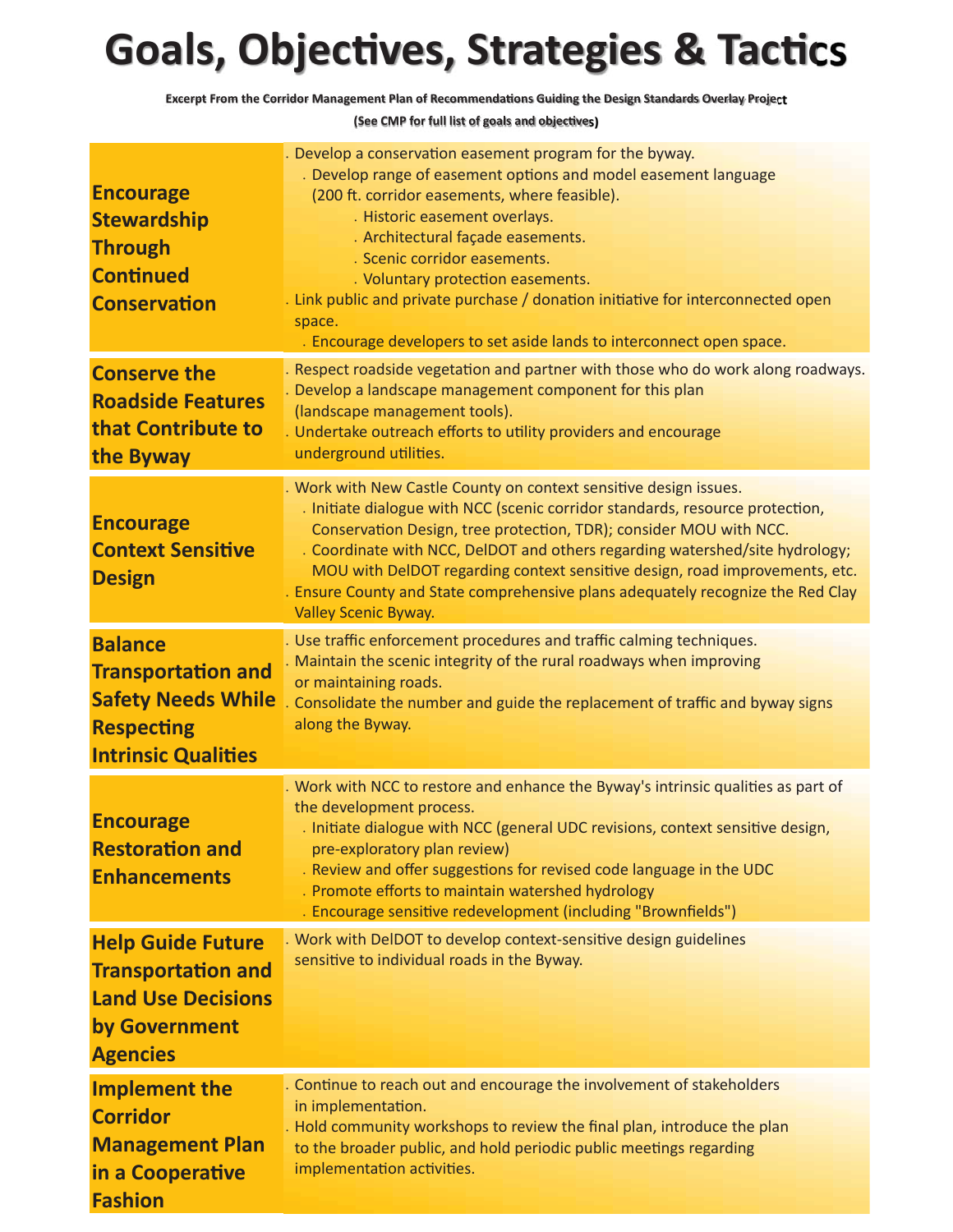Draft - For May 18, 2015 Public Meeting #2 - For Discussion Purposes Only  $R = 10^{10}$ 

|                                                                                                                                                                                          |    |    | Red Clay<br>Valley                                                                                                                                                                                                                                                                                                                                      |                           | New Castle County |                 |                            |        |
|------------------------------------------------------------------------------------------------------------------------------------------------------------------------------------------|----|----|---------------------------------------------------------------------------------------------------------------------------------------------------------------------------------------------------------------------------------------------------------------------------------------------------------------------------------------------------------|---------------------------|-------------------|-----------------|----------------------------|--------|
|                                                                                                                                                                                          |    |    |                                                                                                                                                                                                                                                                                                                                                         | <b>CMP</b>                | Public Input      |                 | <b>Unified Development</b> |        |
|                                                                                                                                                                                          |    |    | <b>Summary of</b>                                                                                                                                                                                                                                                                                                                                       |                           |                   | <b>Existing</b> | Modify                     | Add to |
|                                                                                                                                                                                          |    |    | <b>Best Practices</b>                                                                                                                                                                                                                                                                                                                                   |                           |                   |                 |                            |        |
|                                                                                                                                                                                          |    |    |                                                                                                                                                                                                                                                                                                                                                         | Goals,                    |                   |                 |                            |        |
|                                                                                                                                                                                          |    |    | Blue - Strategies that are recommended by either the CMP or the general public (workshop 1) and are currently a part of the UDC but requires refinement or modification.<br>Green - Strategies that are recommended by either the CMP or the general public (workshop 1) and are currently NOT a part of the UDC and will require addition.             | Objectives                |                   |                 |                            |        |
| It should be noted that the preferences identified at the Public Workshop are generally consistent with the recommendations of the CMP, despite the fact that implementation of<br>Note: |    | &  | Workshop 1                                                                                                                                                                                                                                                                                                                                              |                           |                   |                 |                            |        |
|                                                                                                                                                                                          |    |    | the CMP has been ongoing for several years. It should also be noted that the CMP was developed over a number of years and was the subject of numerous public meetings,<br>roundtables and outreach efforts. As such, the preferences identified at the Public Workshop, while current, have not been vetted throughout the community in the same manner | <b>Strategies</b>         | Preferences       | <b>UDC</b>      | <b>UDC</b>                 | UDC.   |
|                                                                                                                                                                                          |    |    | Scenic / Natural / Historic / Cultural / Recreation                                                                                                                                                                                                                                                                                                     |                           |                   |                 |                            |        |
|                                                                                                                                                                                          | 1. |    | <b>Preserving Scenic Viewsheds</b>                                                                                                                                                                                                                                                                                                                      |                           |                   |                 |                            |        |
|                                                                                                                                                                                          |    | a. | Multi-point vista controls                                                                                                                                                                                                                                                                                                                              | X                         | X                 |                 |                            | X      |
|                                                                                                                                                                                          |    | b. | Development rights transfer program                                                                                                                                                                                                                                                                                                                     | $\mathsf{x}$              | X                 | X               | X                          |        |
|                                                                                                                                                                                          |    | C. | General (open space) protection goals                                                                                                                                                                                                                                                                                                                   | $\boldsymbol{\mathsf{X}}$ | $\times$          |                 |                            | X      |
|                                                                                                                                                                                          |    | d. | Minimum buffer and distance (setback) re-                                                                                                                                                                                                                                                                                                               |                           |                   |                 |                            |        |
|                                                                                                                                                                                          |    |    | quirements                                                                                                                                                                                                                                                                                                                                              | Χ                         | X                 | X               | Χ                          |        |

What the traveler experiences in the Byway is shaped by the buffer/distance and contours of the land. Foreground details are more visible but valleys and ridgelines also shape what is seen.





Τ

|    |                                         |            |            | Existing   Modify |            | Add to     |
|----|-----------------------------------------|------------|------------|-------------------|------------|------------|
|    | <b>Regulating Scenic Roadways</b>       | <b>CMP</b> | Workshop 1 | <b>UDC</b>        | <b>UDC</b> | <b>UDC</b> |
| a. | Scenic roads commission                 | Χ          |            |                   |            |            |
| b. | Context sensitive road design standards |            | Χ          |                   |            |            |
| c. | Context sensitive design for other      |            |            |                   |            |            |
|    | non-road Infrastructure                 | x          |            |                   |            |            |
| d. | Context sensitive design relative to    |            |            |                   |            |            |
|    | architecture and landscaping            |            |            |                   |            |            |

#### Characteristics of context sensitive design:

- . Project is in harmony with the community, and it preserves environmental, scenic, aesthetic, historic, and natural resource values
- . Project is a safe facility for all users and the community
- . Project solves problems and satisfies the purpose and needs identified by a full range of stakeholders
- . Project exceeds the expectations of both designers and stakeholders and is perceived as adding lasting value to the community as a whole
- . Project involves efficient and effective use of resources (time, budget) of all involved parties

**Elements of Red Clay Context:** 

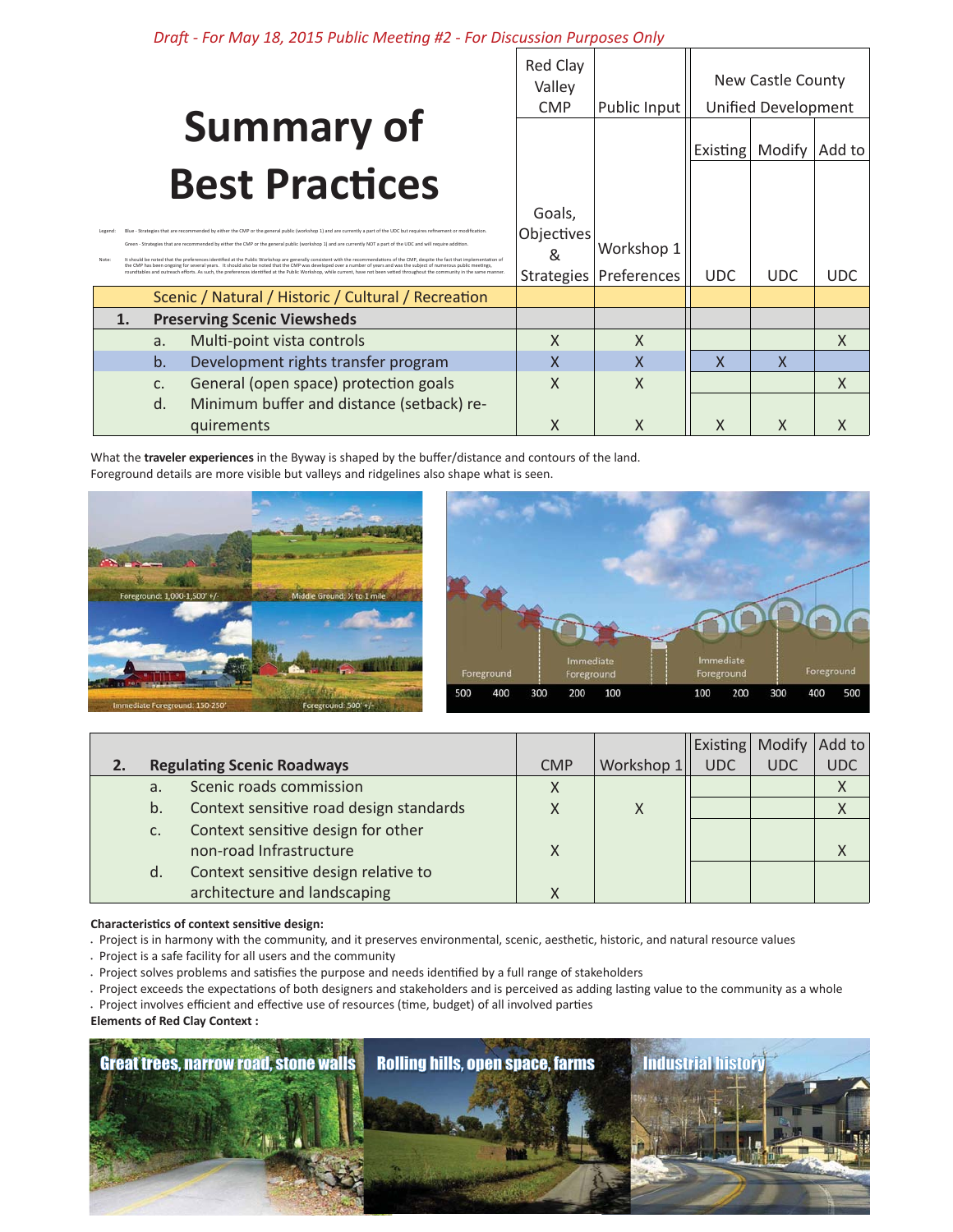Draft - For May 18, 2015 Public Meeting #2 - For Discussion Purposes Only

|    |         |                                                                                                                                                                                                                                                                                                                                                                                                                                                                                                                      | Red Clay                  |                | New Castle County          |                   |              |  |
|----|---------|----------------------------------------------------------------------------------------------------------------------------------------------------------------------------------------------------------------------------------------------------------------------------------------------------------------------------------------------------------------------------------------------------------------------------------------------------------------------------------------------------------------------|---------------------------|----------------|----------------------------|-------------------|--------------|--|
|    |         |                                                                                                                                                                                                                                                                                                                                                                                                                                                                                                                      | Valley                    |                | <b>Unified Development</b> |                   |              |  |
|    |         |                                                                                                                                                                                                                                                                                                                                                                                                                                                                                                                      | <b>CMP</b>                | Public Input   |                            | Code (UDC)        |              |  |
|    |         | <b>Summary of</b>                                                                                                                                                                                                                                                                                                                                                                                                                                                                                                    |                           |                |                            | Existing   Modify | Add to       |  |
|    |         | <b>Best Practices</b>                                                                                                                                                                                                                                                                                                                                                                                                                                                                                                |                           |                |                            |                   |              |  |
|    |         |                                                                                                                                                                                                                                                                                                                                                                                                                                                                                                                      | Goals,                    |                |                            |                   |              |  |
|    |         | Strategies that are recommended by either the CMP or the general public (workshop 1) and are currently a part of the UDC but requires refinement or modification                                                                                                                                                                                                                                                                                                                                                     | Objectives                |                |                            |                   |              |  |
|    |         | - Strategies that are recommended by either the CMP or the general public (workshop 1) and are currently NOT a part of the UDC and will require addition<br>It should be noted that the preferences identified at the Public Workshop are generally consistent with the recommendations of the CMP, despite the fact that implementation o<br>the CMP has been ongoing for several years. It should also be noted that the CMP was developed over a number of years and was the subject of numerous public meetings, | &                         | Workshop 1     |                            |                   |              |  |
|    |         | roundtables and outreach efforts. As such, the preferences identified at the Public Workshop, while current, have not been vetted throughout the community in the sam                                                                                                                                                                                                                                                                                                                                                | Strategies                | Preferences    | <b>UDC</b>                 | <b>UDC</b>        | <b>UDC</b>   |  |
| 3. |         | Scenic / Natural / Historic / Cultural / Recreation<br><b>View Preservation Linked With</b>                                                                                                                                                                                                                                                                                                                                                                                                                          |                           |                |                            |                   |              |  |
|    | a.      | <b>Environmental protection</b>                                                                                                                                                                                                                                                                                                                                                                                                                                                                                      | $\mathsf{X}$              | $\times$       |                            |                   | $\times$     |  |
|    |         | Specified and approved plant lists<br>i.                                                                                                                                                                                                                                                                                                                                                                                                                                                                             | $\sf X$                   |                | X                          | X                 |              |  |
|    |         | Streams, waterbodies and<br>ii.                                                                                                                                                                                                                                                                                                                                                                                                                                                                                      | $\boldsymbol{\mathsf{X}}$ | X              | $\mathsf{X}$               | $\sf X$           |              |  |
|    |         | associated riparian buffers                                                                                                                                                                                                                                                                                                                                                                                                                                                                                          |                           |                |                            |                   |              |  |
|    | b.      | <b>Agricultural preservation</b>                                                                                                                                                                                                                                                                                                                                                                                                                                                                                     | $\mathsf{X}$              |                |                            |                   | $\mathsf{X}$ |  |
|    |         | Development transfer programs; PDRs and<br>i.<br><b>TDRs</b>                                                                                                                                                                                                                                                                                                                                                                                                                                                         | $\mathsf{X}$              | $\mathsf{X}$   | X                          | $\mathsf{X}$      |              |  |
|    | C.      | <b>Historic resources</b>                                                                                                                                                                                                                                                                                                                                                                                                                                                                                            | $\mathsf{X}$              | $\times$       |                            |                   | $\times$     |  |
|    |         | Historic environmental settings<br>i.                                                                                                                                                                                                                                                                                                                                                                                                                                                                                | X                         | X              |                            |                   | X            |  |
|    |         | Establish historic roads classification<br>$\mathbf{ii}$ .                                                                                                                                                                                                                                                                                                                                                                                                                                                           | $\mathsf{X}$              | $\overline{X}$ |                            |                   | $\sf X$      |  |
|    | $d_{-}$ | <b>Rural character</b><br>Protection of features that contribute to                                                                                                                                                                                                                                                                                                                                                                                                                                                  | $\mathsf{X}$              |                |                            |                   | $\sf X$      |  |
|    |         | i.<br>rural character                                                                                                                                                                                                                                                                                                                                                                                                                                                                                                | $\times$                  |                |                            |                   | X            |  |
|    |         | ii. Greenway/connected open space planning                                                                                                                                                                                                                                                                                                                                                                                                                                                                           | $\mathsf{X}$              |                |                            |                   | X            |  |
|    |         | iii. Protections against negative or intrusive<br>views                                                                                                                                                                                                                                                                                                                                                                                                                                                              | $\mathsf{X}$              |                |                            |                   | X            |  |
|    | e.      | <b>Signage/billboard regulations</b>                                                                                                                                                                                                                                                                                                                                                                                                                                                                                 | $\mathsf{X}$              |                | $\mathsf{X}$               | $\mathsf{X}$      | $\mathsf{X}$ |  |
|    |         | Sign and billboard restrictions                                                                                                                                                                                                                                                                                                                                                                                                                                                                                      | X                         |                | X                          | X                 | X            |  |
|    |         | ii. Size, type and quantity restrictions                                                                                                                                                                                                                                                                                                                                                                                                                                                                             | X                         | X              |                            |                   | X            |  |

Riparian buffers protect a water body from human-focused land uses (roads, agriculture or development) by intercepting surface runoff, providing habitat and wildlife corridor, and reducing erosion by providing stream bank stabilization.



Rural road classification to establish criteria and process for designating roads.



Transfer of Development Rights (TDR) / Purchase of Development Rights (PDR) are voluntary programs to permanently protect landscapes, yet retain private ownership and compensate landowners. In TDR the exchange is between private landowners and while in PDR, a landowner sells the development rights of a parcel of land to a public



Greenways connect open space and



Billboards are already restricted along scenic byways but other sign guidelines can advise on size, color and other features.





**Plant Lists to** restrict invasive الله species and encourage use of native plants.